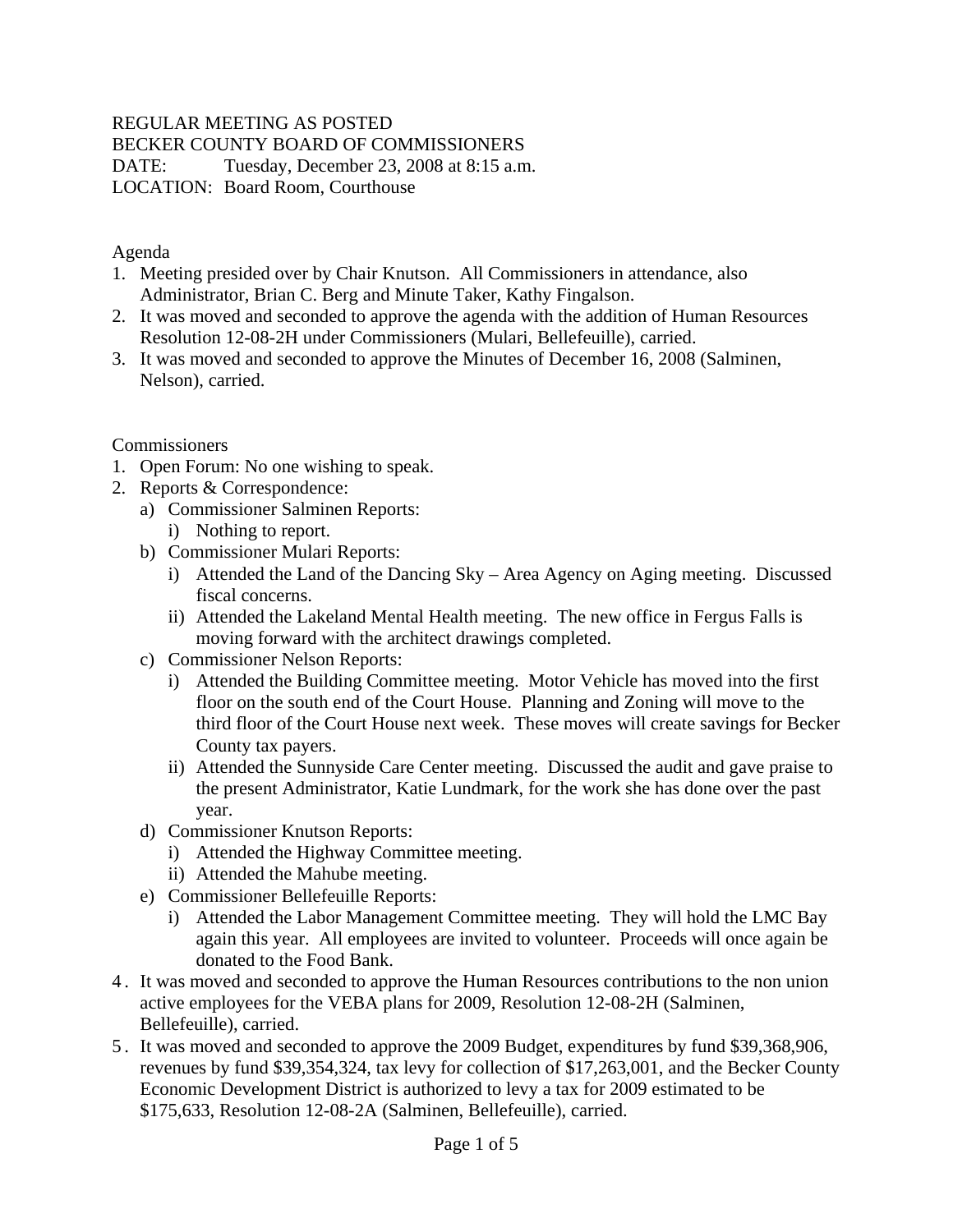6 . It was moved and seconded to approve the 2009 Commissioners Compensation with no increase, Resolution 12-08-2B (Nelson, Bellefeuille), carried.

Auditor-Treasurer

1. There were no licenses or permits.

Finance Committee Minutes

- 1. It was moved and seconded to approve the Claims including the over 90 day claims (1) Rodney Lee, EDA committee expense six month reimbursements; (2) Gerald Schram, EDA committee expense six month reimbursements; (3) Jerry Schultz, Board of Adjustments expense six month reimbursement; (4) Steve Spaeth, Board of Adjustments expense six month reimbursement; (5) TIP, for license holders due to misplace invoice; (6) Tweeton Refrigeration, misplaced invoice (Mulari, Bellefeuille), carried.
- 2. Discussed the State Unallotment announcement to balance the State budget including a \$301,000 decrease for Becker County.
- 3. It was recommended by the Finance Committee to approve the request from Highway for replacement of a tandem truck and the lease of a bituminous oil distributor.
- 4. It was moved and seconded to approve the eleven Environmental Haulers Licenses for 2009 (Salminen, Mulari), carried.
- 5. It was moved and seconded to approve the Mower property clean-up cost assessment of \$6,409.40 added to property taxes for collection over a ten year period (Nelson, Salminen), carried.
- 6. It was moved and seconded to approve the updated Employee Reimbursement Policy (Salminen, Nelson), carried.
- 7. The Auditor-Treasurer will not renew PO Box 745 when the latest six month lease is up for cost savings.
- 8. The Cash and Investment summaries for September, October, and November were presented.
- 9. It was moved and seconded to approve the Extension 2009 MOA for the .8 FTE 4-H Coordinator (Nelson, Mulari), carried.
- 10. It was moved and seconded to approve the low bid from Trophy House in the amount of \$867.50 for the new signage in the Courthouse addition (Salminen, Bellefeuille), carried.
- 11. The Commissioner's salaries need to be set at the Board meeting.
- 12. It was recommended by the Finance Committee to approve the 2009 Budget, Resolution 12- 08-2A.
- 13. It was moved and seconded to approve a Finance meeting on Monday, December  $29<sup>th</sup>$  to approve the remaining 2009 bills (Nelson, Salminen), carried.
- 14. Discussed the Sunnyside Care Center Capital Purchase, the timing of the purchase when considering the current economy, State Budget Deficits, State and Federal reimbursement reduction and levy limits; cautioned against the County taking on any additional unscheduled liabilities at this time.

## Assessor

1. It was moved and seconded to approve abatement PIN 49.2471.411, Detroit Lakes for \$122 (Mulari, Salminen), carried.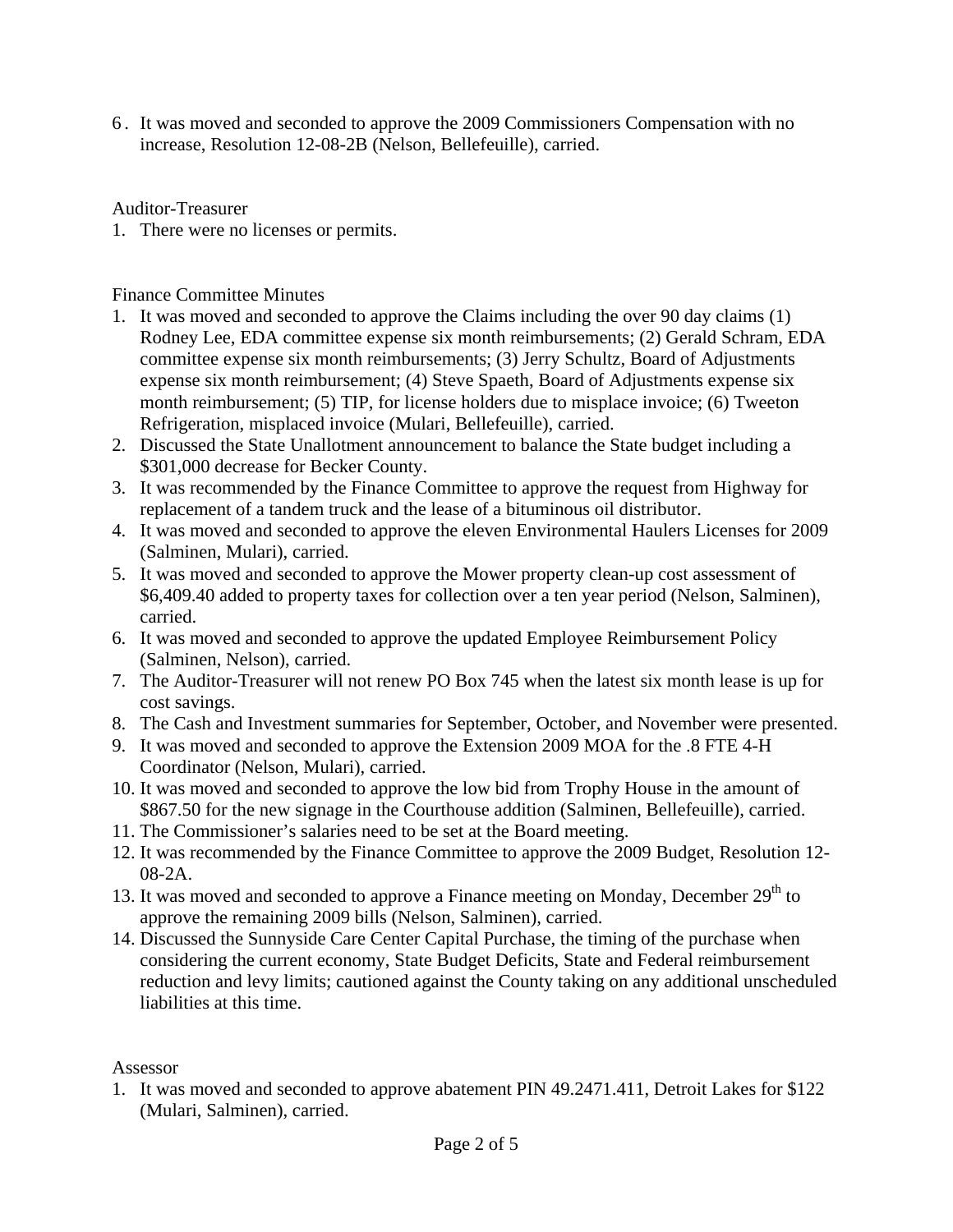Human Services

- 1. It was moved and seconded to approve the agenda with the deletion of the Human Services Cost Report (Mulari, Salminen), carried.
- 2. It was moved and seconded to accept the Racial Disparity Grant in the amount of \$119,280 (Salminen, Bellefeuille), carried.
- 3. It was moved and seconded to accept the Family Group Decision Making Grant in the amount of \$119,025 (Salminen, Mulari), carried.
- 4. It was moved and seconded to approve the purchase of service agreements (1) Lakeland Mental Health, (2) Shared Care Psychiatry Contract – Lakeland Mental Health Center, (3) Case Management – Lakeland Mental Health Center, (4) Solutions, (5) Rural Mn CEP – Racial Disparity Project, (6) Village Family Services, (7) Positive Connections, (8) Family Resource Center, (9) Lutheran Social Services (Salminen, Bellefeuille), carried.
- 5. It was moved and seconded to approve the Interagency Agreement Pine Point School, PAWN Special Education District, Becker County Human Services (Salminen, Mulari), carried.
- 6. It was moved and seconded to accept the Human Services Financial Assistance Reports (Salminen, Mulari), carried.
- 7. It was moved and seconded to accept the Human Services Child and Family Services Report (Mulari, Salminen), carried.
- 8. It was moved and seconded to accept the Human Services Adult Services Report (Bellefeuille, Mulari), carried.
- 9. It was moved and seconded to approve the Human Services Claims (Salminen, Bellefeuille), carried.
- 10. It was moved and seconded to approve the Community Health Child and Teen Check Up Grant Contract (Mulari, Salminen), carried.
- 11. It was moved and seconded to accept the Community Health Report (Salminen, Mulari), carried.
- 12. It was moved and seconded to approve the Community Health Claims (Mulari, Salminen), carried.
- 13. It was moved and seconded to accept the Transit Public Transit Participation Grant Contract (Salminen, Mulari), carried.
- 14. It was moved and seconded to approve the Transit Claims (Bellefeuille, Salminen), carried.

State of the County/Commissioner Knutson

1. Commissioner Knutson gave the State of the County address highlighting the accomplishments, challenges, and new projects of the Becker County Team throughout the year. A special thank you was extended to Commissioner Mulari for her hard work and dedication to Becker County along with a plaque to commemorate her service and contribution to the County.

Christmas Tea

1. The Commissioners hosted a Christmas Tea for all the employees and citizens of Becker County. The event was well attended.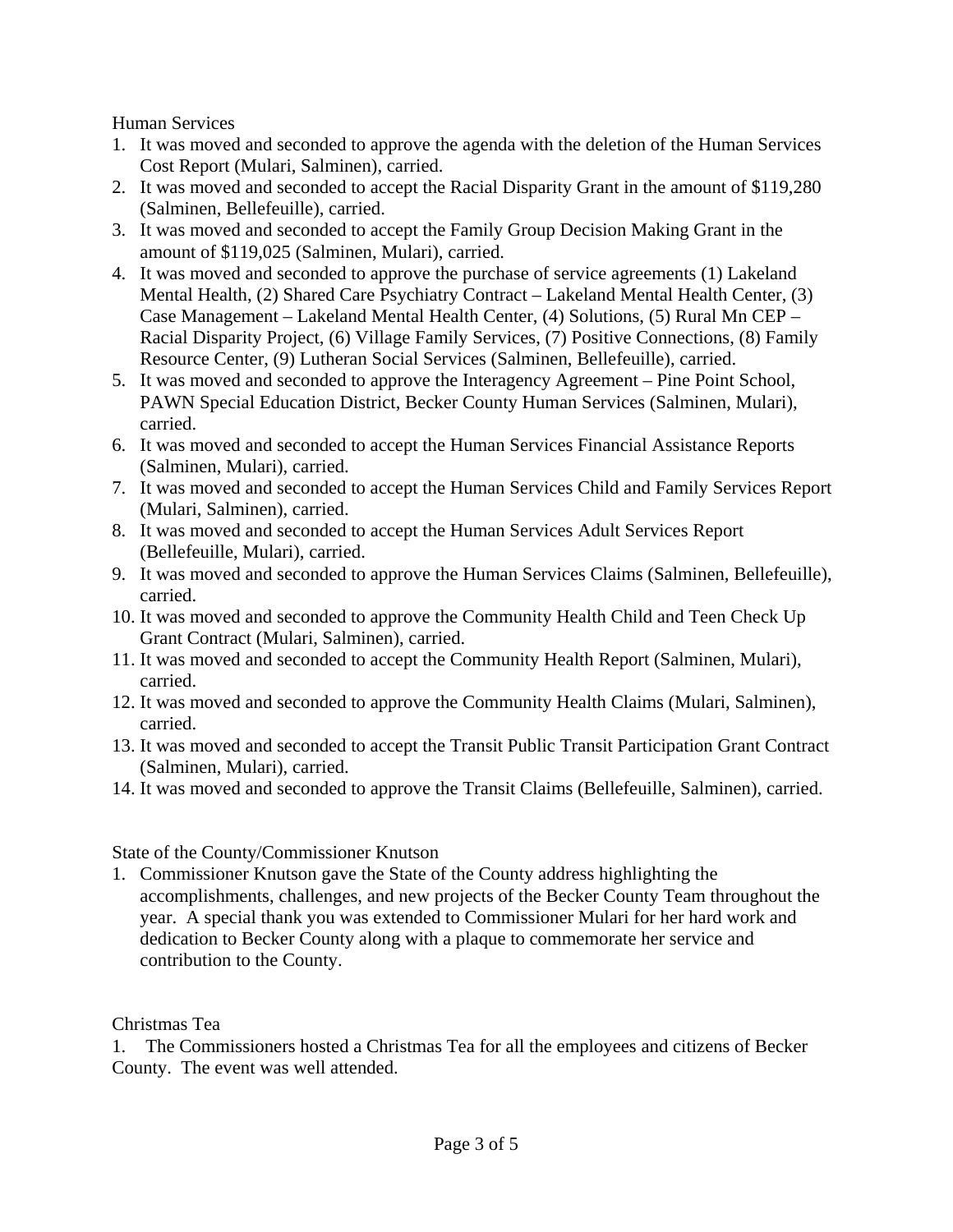Planning and Zoning

- 1. Planning Commission Recommendations, December 16, 2008: First Order of Business: Hough Inc. The application was postponed by Mike Hough.
- 2. Second Order of Business: James Mulari. It was moved and seconded to concur with Planning and Zoning to approve the conditional use permit for seasonal storage of boats, pontoons, snowmobiles, etc. for the property in Sugar Bush Township based on the fact that the use would not be detrimental to the surrounding area (Bellefeuille, Salminen) Commissioner Mulari abstained, carried.
- 3. Third Order of Business: Ruth Seidel. It was moved and seconded to concur with Planning and Zoning to approve the change of zone from agricultural to residential and approve the certificate of survey for the property in Lake Eunice Township based on the fact that the proposal meets the criteria of the Zoning Ordinance (Salminen, Bellefeuille), carried.
- 4. Fourth Order of Business: David and Ella Brenneman. The application was tabled by Tobias Miller.
- 5. Fifth Order of Business: Jessica and Timothy Kerekes. It was moved and seconded to concur with Planning and Zoning to approve the conditional use permit for a home business consisting of a hair salon in Evergreen Township based on the fact that the use would not be detrimental to the surrounding area (Mulari, Bellefeuille), carried.
- 6. Sixth Order of Business: Joyce Omang. It was moved and seconded to concur with Planning and Zoning to deny the conditional use permit to allow horses on the property located in Lake View Township based on the fact that the application does not meet the criteria of the Zoning Ordinance (Knutson, Salminen), carried.
- 7. Seventh Order of Business: Informational Meetings will not be held during January, February, and possibly March and April due to the weather conditions. The Board will be notified when the next meeting will take place.

Tabled Item, Sunnyside Care Center

- 1. It was moved and seconded to remove Sunnyside Care Center from the table (Nelson, Bellefeuille), carried.
- 2. It was moved and seconded to approve the purchase and assume the loan in the amount of \$75,000 cash and a \$170,000 loan for the apartment building in Lake Park by the Sunnyside Care Center (Nelson, Bellefeuille) Commissioner Nelson and Commissioner Bellefeuille voted aye, Commissioner Knutson, Commissioner Mulari, and Commissioner Salminen voted nay, the motion failed.

Highway

- 1. It was moved and seconded to approve the Capital Outlay Request for a tandem truck, Resolution 12-08-2C, in the amount of \$171,615 (Bellefeuille, Salminen), carried.
- 2. It was moved and seconded to approve the Capital Outlay Request for a bituminous oil distributor lease, Resolution 12-08-2D, in the amount of \$20,000 per year for five years (Bellefeuille, Salminen), carried.
- 3. It was moved and seconded to approve the 2009 Five Year Construction Improvement Plan, Resolution 12-08-2G, authorizing the County Engineer to advance the 2009 projects to the bid letting stage, to advance the 2010 program to completion of the design construction plans and any right of way acquisition work required, to advance the 2011 to 2013 program to the